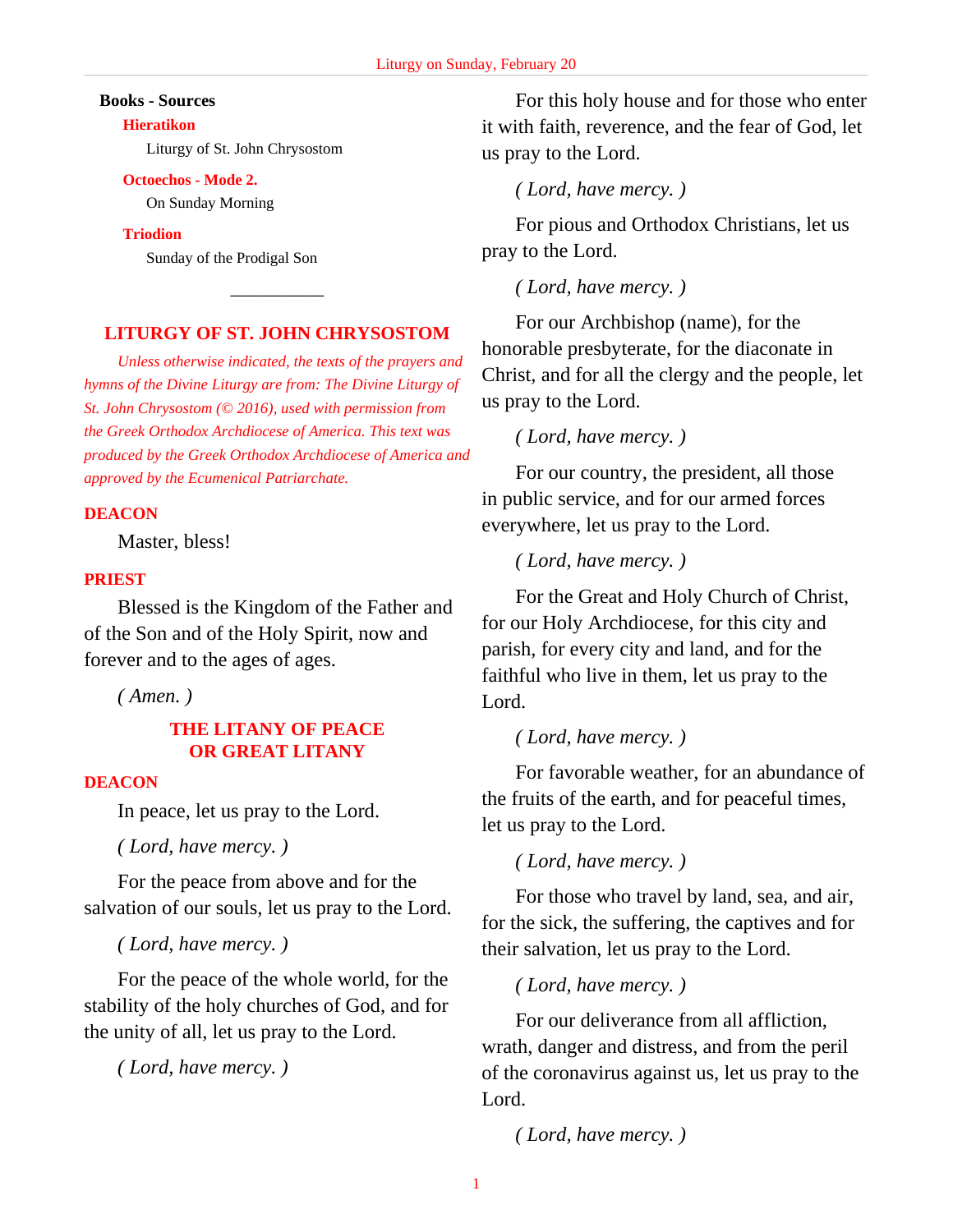For our brethren, those who lead the fight against the coronavirus, the doctors, the medical workers and the scientists, let us pray to the Lord.

*( Lord, have mercy. )*

Help us, save us, have mercy on us, and protect us, O God, by Your grace.

*( Lord, have mercy. )*

Commemorating our most holy, pure, blessed, and glorious Lady, the Theotokos and ever-virgin Mary, with all the saints, let us commend ourselves and one another and our whole life to Christ our God.

*( To You, O Lord. )*

# **PRIEST** *(in a low voice)* THE PRAYER OF THE FIRST ANTIPHON

Lord, our God, Whose dominion is incomparable and glory incomprehensible; Whose mercy is immeasurable, and love for mankind ineffable: Look upon us and upon this holy house in Your loving-kindness, and grant to us and to those who pray with us Your abundant mercy and compassion.

# **PRIEST**

For to You belong all glory, honor, and worship, to the Father and to the Son and to the Holy Spirit, now and forever and to the ages of ages.

*( Amen. )*

# **CHOIR**

# **Antiphon I. Mode 2.**

**Verse 1:** *Bless the Lord, O my soul, and everything within me, bless His holy name.* [SAAS]

Through the intercessions of the Theotokos, Savior, save us. [GOA]

**Verse 2:** *Bless the Lord, O my soul, and forget not all His rewards.* [SAAS]

Through the intercessions of the Theotokos, Savior, save us.

**Verse 3:** *The Lord prepared His throne in heaven, and His Kingdom rules over all.* [SAAS]

Through the intercessions of the Theotokos, Savior, save us.

*Glory to the Father and the Son and the Holy Spirit.*

*Both now and ever and to the ages of ages. Amen.*

Through the intercessions of the Theotokos, Savior, save us.

# **THE SMALL LITANY**

# **DEACON**

Again and again, in peace, let us pray to the Lord.

*( Lord, have mercy. )*

Help us, save us, have mercy on us, and protect us, O God, by Your grace.

*( Lord, have mercy. )*

Commemorating our most holy, pure, blessed, and glorious Lady, the Theotokos and ever-virgin Mary, with all the saints, let us commend ourselves and one another and our whole life to Christ our God.

*( To You, O Lord. )*

# **PRIEST** *(in a low voice)* THE PRAYER OF THE SECOND ANTIPHON

Lord, our God, save Your people and bless Your inheritance. Protect the fullness of Your Church. Sanctify those who love the beauty of Your house. Glorify them in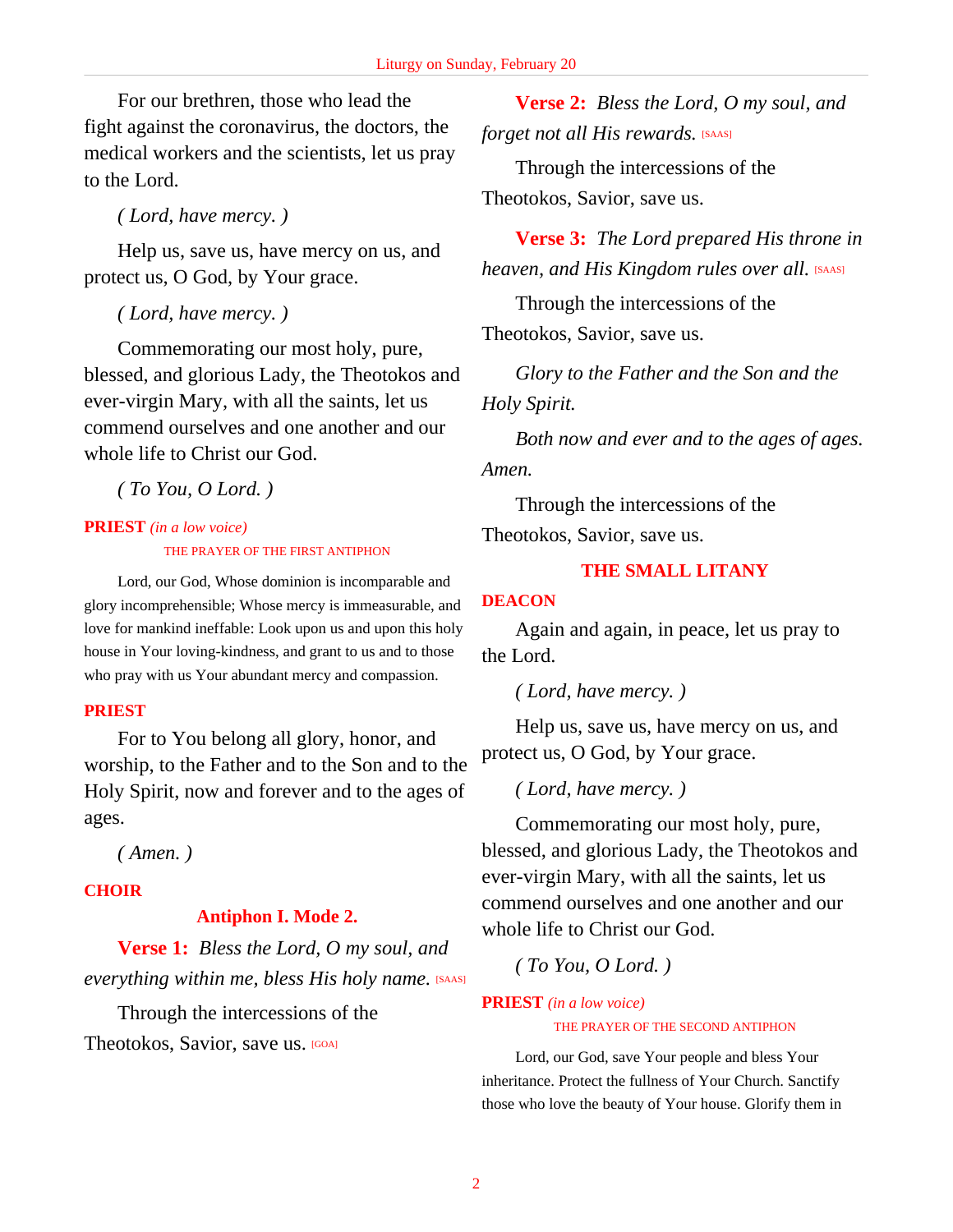return by Your divine power, and forsake us not who have set crucified and conquered death by death. Being our hope in You.

# **PRIEST**

For Yours is the dominion, and Yours is the kingdom and the power and the glory, of the Father and of the Son and of the Holy Spirit, now and forever and to the ages of ages.

*( Amen. )*

# **CHOIR**

# **Antiphon II. Mode 2.**

**Verse 1:** *Praise the Lord, O my soul! I shall praise the Lord while I live; I shall sing to my God as long as I exist.* [SAAS]

Save us, O Son of God, risen from the dead. We sing to You, Alleluia. [GOA]

**Verse 2:** *Blessed is he whose help is the God of Jacob; his hope is in the Lord his God.* [SAAS]

Save us, O Son of God, risen from the dead. We sing to You, Alleluia.

**Verse 3:** *The Lord shall reign forever; your God, O Zion, to all generations.* [SAAS]

Save us, O Son of God, risen from the dead. We sing to You, Alleluia.

*Glory to the Father and the Son and the Holy Spirit.*

*Both now and ever and to the ages of ages. Amen.*

Only begotten Son and Logos of God, being immortal, You condescended for our salvation to take flesh from the holy Theotokos and ever-virgin Mary and, without change, became man. Christ, our God, You were

one of the Holy Trinity, glorified with the Father and the Holy Spirit: Save us. [GOA]

# **THE SMALL LITANY**

# **DEACON**

Again and again, in peace, let us pray to the Lord.

*( Lord, have mercy. )*

Help us, save us, have mercy on us, and protect us, O God, by Your grace.

*( Lord, have mercy. )*

Commemorating our most holy, pure, blessed, and glorious Lady, the Theotokos and ever-virgin Mary, with all the saints, let us commend ourselves and one another and our whole life to Christ our God.

*( To You, O Lord. )*

# **PRIEST** *(in a low voice)*

THE PRAYER OF THE THIRD ANTIPHON

Lord, You have granted us to offer these common prayers in unison and have promised that when two or three agree in Your name, You will grant their requests. Fulfill now, O Lord, the petitions of Your servants as may be of benefit to them, granting us in the present age the knowledge of Your truth, and in the age to come eternal life.

# **PRIEST**

For You, O God, are good and love mankind, and to You we offer glory, to the Father and to the Son and to the Holy Spirit, now and forever, and to the ages of ages.

*( Amen. )*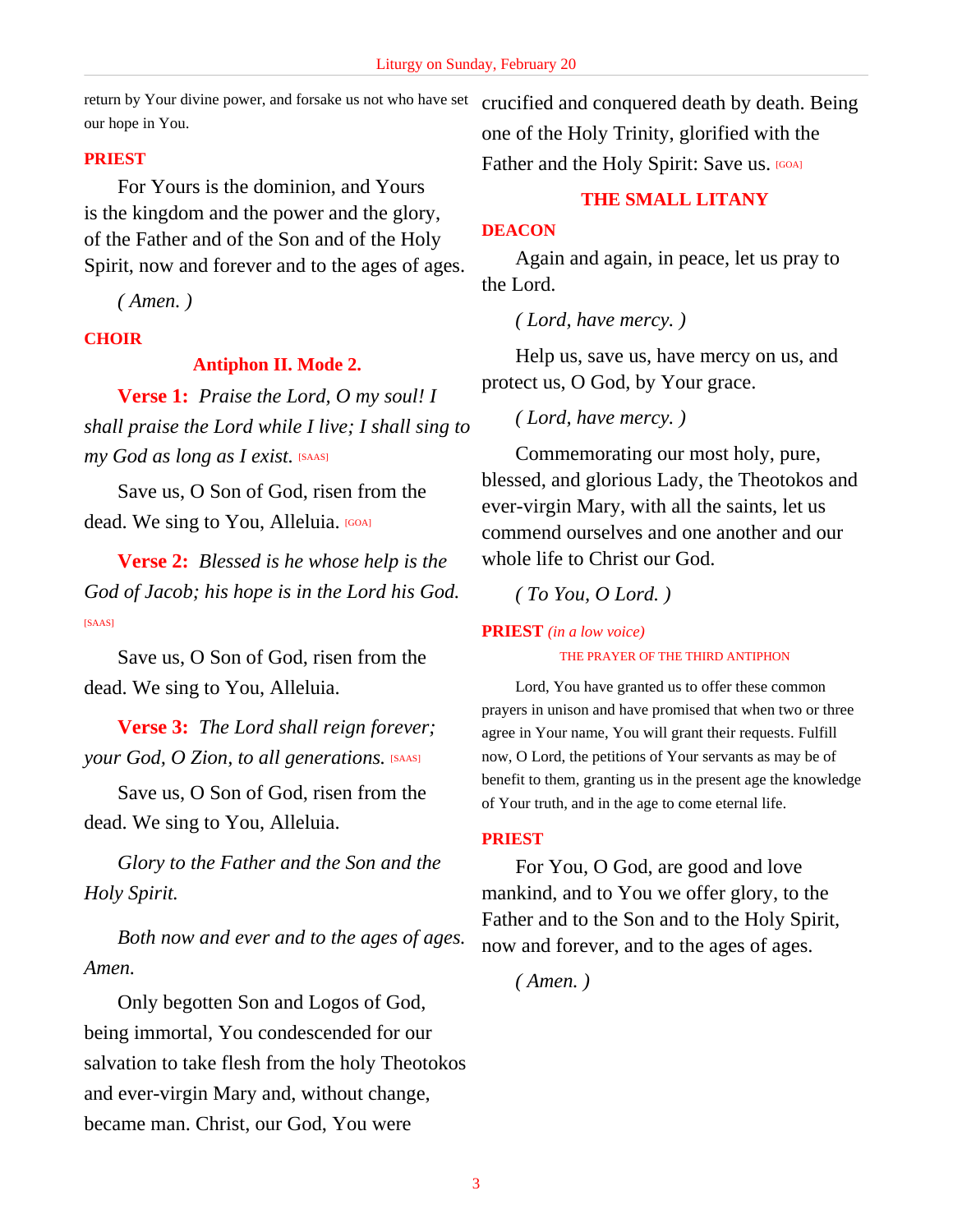#### **CHOIR**

# **Antiphon III. Mode 2.**

**Verse 1:** *This is the day the Lord made; let us greatly rejoice and be glad therein.* [SAAS]

# **Resurrectional Apolytikion. Mode 2.**

When You descended unto death, O Lord who yourself are immortal Life, then did You mortify Hades by the lightning flash of Your Divinity. Also when You raised the dead from the netherworld, all the Powers of the heavens were crying out: O Giver of life, Christ our God, glory to You. [SD]

# **Verse 2:** *Let heaven and earth praise Him.* [SAAS]

When You descended unto death, O Lord who yourself are immortal Life, then did You mortify Hades by the lightning flash of Your Divinity. Also when You raised the dead from the netherworld, all the Powers of the heavens were crying out: O Giver of life, Christ our God, glory to You. [SD]

# **THE SMALL ENTRANCE**

*As the Third Antiphon is being sung (with its verses), the Priest and Deacon bow three times before the holy Table. Then the Priest gives the Holy Gospel to the Deacon, who kisses the Priest's hand as he receives it, and then circles the holy Table with the Priest following him. Preceded by altar servers holding candles and fans, they exit through the north door for the so-called Small Entrance. When there is no Deacon, the Priest takes the holy Gospel and holds it up in front of his face. When they reach the center of the church, they stop and bow their heads, and the Deacon says in a low voice:*

#### **DEACON** *(in a low voice)*

Let us pray to the Lord. Lord, have mercy.

#### **PRIEST** *(in a low voice)*

#### THE ENTRANCE PRAYER

Master, Lord our God, Who has established the orders and hosts of angels and archangels in heaven to minister to Your glory, grant that holy angels may enter with us, that together we may celebrate and glorify Your goodness. For to You belong all glory, honor, and worship, to the Father and to the Son and to the Holy Spirit, now and forever and to the ages of ages. Amen.

#### **DEACON** *(in a low voice)*

Master, bless the holy entrance.

#### **PRIEST** *(in a low voice)*

Blessed be the entrance of Your holy ones always, now and forever and to the ages of ages. Amen.

#### **DEACON**

Wisdom. Arise.

#### **CHOIR**

# **Entrance Hymn. Mode 2.**

Come, let us worship and bow down before Christ. Save us, O Son of God, risen from the dead. [GOA]

We sing to You, Alleluia.

### **Hymns After the Small Entrance.**

#### **CHOIR**

From Octoechos - - - **Resurrectional Apolytikion.**

#### **Mode 2.**

When You descended unto death, O Lord who yourself are immortal Life, then did You mortify Hades by the lightning flash of Your Divinity. Also when You raised the dead from the netherworld, all the Powers of the heavens were crying out: O Giver of life, Christ our God, glory to You. [SD]

#### **Apolytikion of the Parish Church**

(Apolytikion of the Parish Church.) [GOA]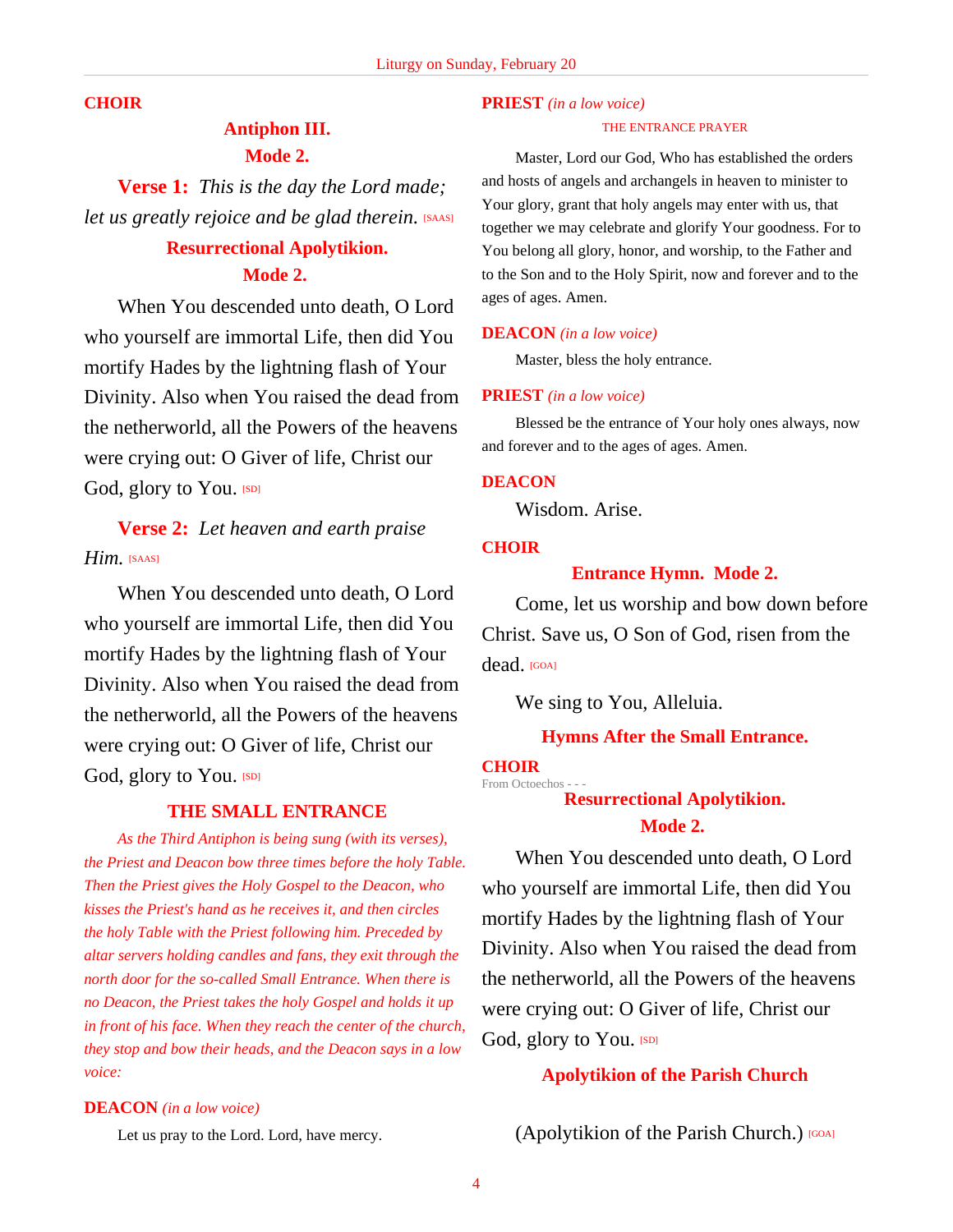From Triodion - - -

# **Kontakion.**

# **Mode 3.** *On this day.*

I revolted senselessly \* out of Your fatherly glory; \* I have squandered sinfully \* all of the riches You gave me.\* Hence to You, using the Prodigal's words, I cry out,\* I have sinned before You, merciful loving Father.\* O receive me in repentance, \* I pray, and treat me \* as one of Your hired hands. [SD]

# **DEACON**

Let us pray to the Lord.

*( Lord, have mercy. )*

#### **PRIEST** *(in a low voice)*

#### THE PRAYER OF THE TRISAGION HYMN

O Holy God, Who is resting among the holy ones, praised by the Seraphim with the thrice-holy voice, glorified by the Cherubim, and worshiped by every celestial power, You have brought all things into being out of nothing. You have created man according to Your image and likeness and adorned him with all the gifts of Your grace. You give wisdom and understanding to the one who asks, and You overlook not the sinner, but have set repentance as the way of salvation. You have granted us, Your humble and unworthy servants, to stand even at this hour before the glory of Your holy Altar of sacrifice and to offer to You due worship and praise. Master, accept the Trisagion Hymn also from the lips of us sinners, and visit us in Your goodness. Forgive all our voluntary and involuntary transgressions, sanctify our souls and bodies, and grant that we may worship You in holiness all the days of our lives, through the intercessions of the holy Theotokos and of all the saints who have pleased You throughout the ages.

#### **PRIEST**

For You, our God, are holy, and to You we offer up glory, to the Father and to the Son and to the Holy Spirit, now and forever,

# **DEACON**

And to the ages of ages.

# **CHOIR**

Amen.

# **THE TRISAGION HYMN**

Holy God, Holy Mighty, Holy Immortal, have mercy on us.  $(3)$  [GOA]

Glory to the Father and the Son and the Holy Spirit. Both now and ever and to the ages of ages. Amen.

Holy Immortal, have mercy on us.

#### **DEACON**

Dynamis.

### **DEACON** *(in a low voice)*

Command, Master.

#### **PRIEST**

Blessed is He Who comes in the name of the Lord.

#### **DEACON**

Master, bless the throne on high.

#### **PRIEST**

Blessed are You upon the throne of the glory of Your kingdom, enthroned upon the Cherubim always, now and forever and to the ages of ages. Amen.

# **CHOIR**

# **Dynamis.**

Holy God, Holy Mighty, Holy Immortal, have mercy on us. [GOA]

# **The Epistle**

The 34th Sunday (Sunday of the Prodigal)

## **DEACON**

Let us be attentive.

# **READER**

# Prokeimenon. Mode 2. Psalm 117.

The Lord is my strength and my song, and He became my salvation. [SAAS]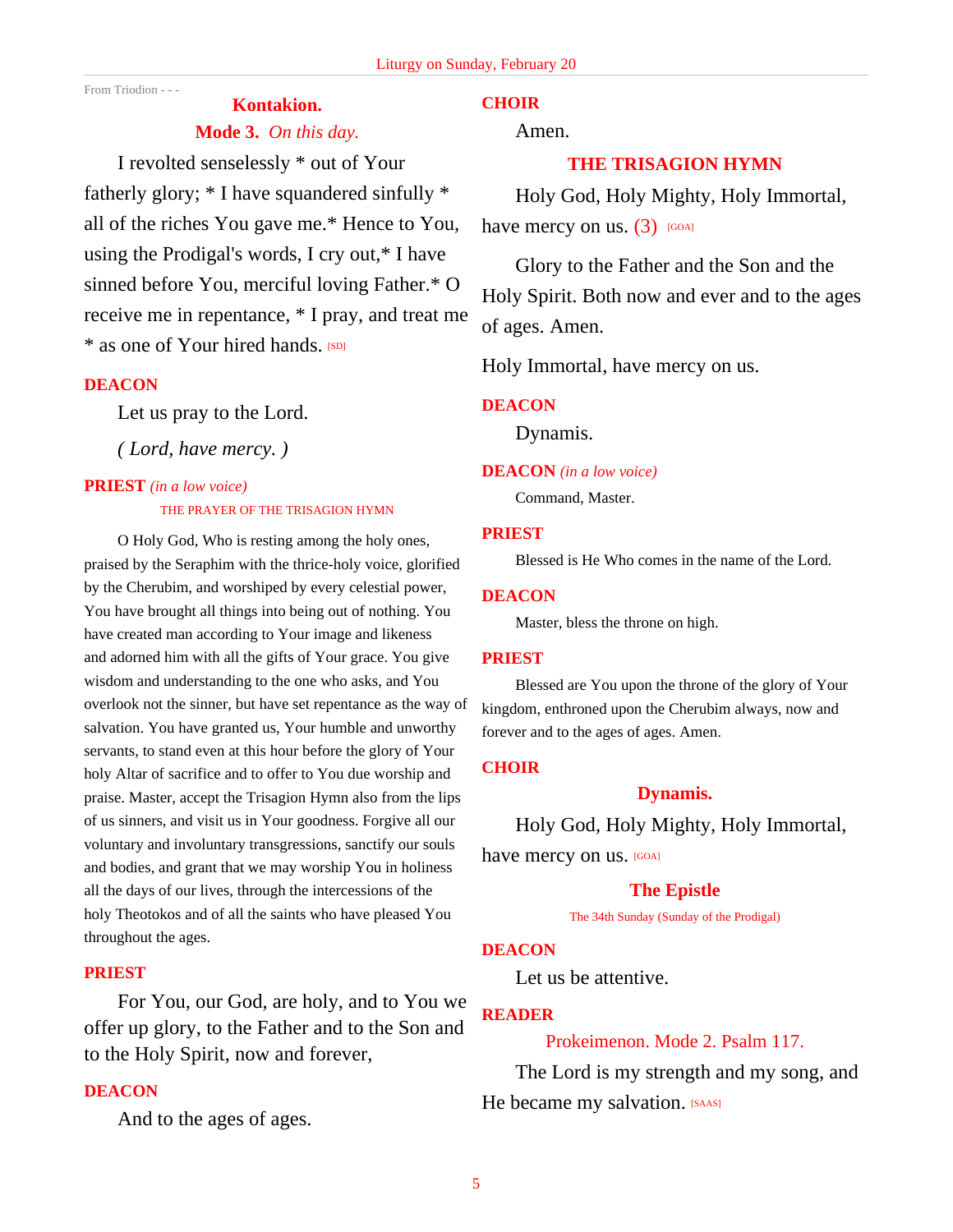**Verse:** *The Lord chastened and corrected me, but He did not give me up to death.* [SAAS]

#### **DEACON**

Wisdom.

# **READER**

The reading is from Paul's First Letter to the Corinthians.

# **DEACON**

Let us be attentive.

#### **READER**

#### 1 Cor. 6:12-20

Brethren, "all things are lawful for me," but not all things are helpful. "All things are lawful for me," but I will not be enslaved by anything. "Food is meant for the stomach and the stomach for food"—and God will destroy both one and the other. The body is not meant for immorality, but for the Lord, and the Lord for the body. And God raised the Lord and will also raise us up by his power. Do you not know that your bodies are members of Christ? Shall I therefore take the members of Christ and make them members of a prostitute? Never! Do you not know that he who joins himself to a prostitute becomes one body with her? For, as it is written, "The two shall become one flesh." But he who is united to the Lord becomes one spirit with him. Shun immorality. Every other sin which a man commits is outside the body; but the immoral man sins against his own body. Do you not know that your body is a temple of the Holy Spirit within you, which you have from God? You are not your own; you were bought with a price. So glorify God

in your body and in your spirit which belong to God. [RSV]

#### **PRIEST**

Peace be with you.

#### **CHOIR**

Alleluia. Alleluia. Alleluia.

*(Currently in the GOA, Alleluia is sung thrice without verses. The verses may be found in the Liturgy - Variable Parts of the day.)*

#### **PRIEST** *(in a low voice)*

THE PRAYER OF THE HOLY GOSPEL

Shine in our hearts, O Master Who loves mankind, the pure light of Your divine knowledge, and open the eyes of our mind that we may comprehend the proclamations of Your Gospels. Instill in us also reverence for Your blessed commandments so that, having trampled down all carnal desires, we may lead a spiritual life, both thinking and doing all those things that are pleasing to You. For You, Christ our God, are the illumination of our souls and bodies, and to You we offer up glory, together with Your Father, Who is without beginning, and Your all-holy, good, and life-creating Spirit, now and forever and to the ages of ages. Amen.

#### **The Gospel**

#### The 17th Sunday: The Prodigal Son

#### **DEACON**

Wisdom. Arise. Let us hear the Holy Gospel.

#### **PRIEST**

Peace be with all.

*( And with your spirit. )*

#### **DEACON**

The reading is from the Holy Gospel according to Luke.

#### **PRIEST**

Let us be attentive.

*( Glory to You, O Lord, glory to You. )*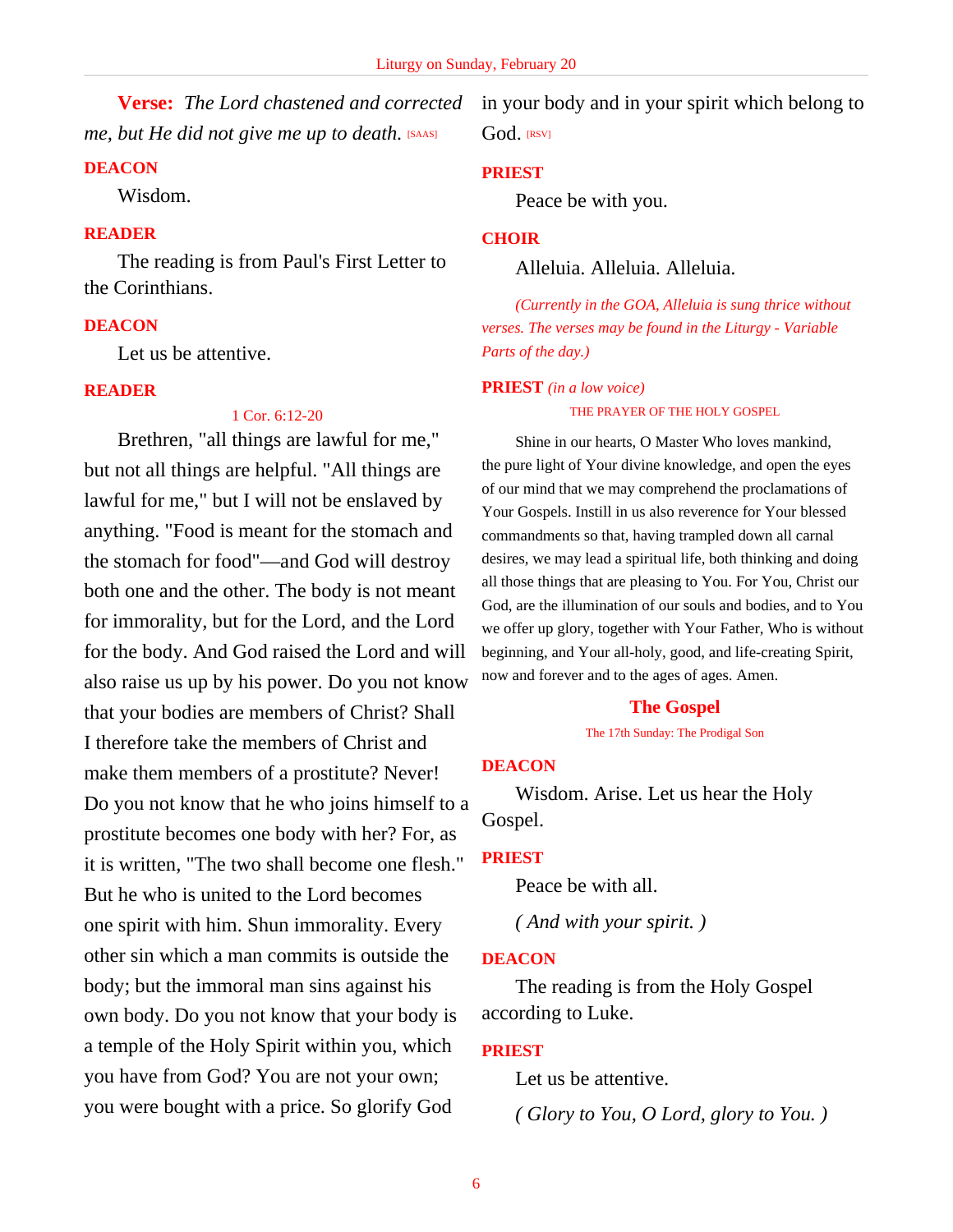### **DEACON**

Lk. 15:11-32

The Lord said this parable: "There was a man who had two sons; and the younger of them said to his father, 'Father, give me the share of the property that falls to me.' And he divided his living between them. Not many days later, the younger son gathered all he had and took his journey into a far country, and there he squandered his property in loose living. And when he had spent everything, a great famine arose in that country, and he began to be in want. So he went and joined himself to one of the citizens of that country, who sent him into his fields to feed swine. And he would gladly have fed on the pods that the swine ate; and no one gave him anything. But when he came to himself he said, 'How many of my father's hired servants have bread enough and to spare, but I perish here with hunger! I will arise and go to my father, and I will say to him, 'Father, I have sinned against heaven and before you; I am no longer worthy to be called your son; treat me as one of your hired servants.' And he arose and came to his father. But while he was yet at a distance, his father saw him and had compassion, and ran and embraced him and kissed him. And the son said to him, 'Father, I have sinned against heaven and before you; I am no longer worthy to be called your son.' But the father said to his servants, 'Bring quickly the best robe, and put it on him; and put a ring on his hand, and shoes on his feet; and bring the fatted calf and kill it, and let us eat and make merry; for this my

son was dead, and is alive again; he was lost, and is found.' And they began to make merry. Now his elder son was in the field; and as he came and drew near to the house, he heard music and dancing. And he called one of the servants and asked what this meant. And he said to him, 'Your brother has come, and your father has killed the fatted calf, because he has received him safe and sound.' But he was angry and refused to go in. His father came out and entreated him, but he answered his father, 'Lo, these many years I have served you, and I never disobeyed your command; yet you never gave me a kid, that I might make merry with my friends. But when this son of yours came, who has devoured your living with harlots, you killed for him the fatted calf!' And he said to him, 'Son, you are always with me, and all that is mine is yours. It was fitting to make merry and be glad, for this your brother was dead, and is alive; he was lost, and is found." [RSV]

# **PRIEST**

Peace be with you.

# **CHOIR**

Glory to You, O Lord, glory to You.

#### **THE SERMON**

*(According to ancient tradition, the sermon was delivered following the readings.)*

 $\overline{\phantom{a}}$ 

*<sup>(</sup>Currently in the GOA, the litanies of Supplication and for the Catechumens and the First Prayer of the Faithful are omitted.)*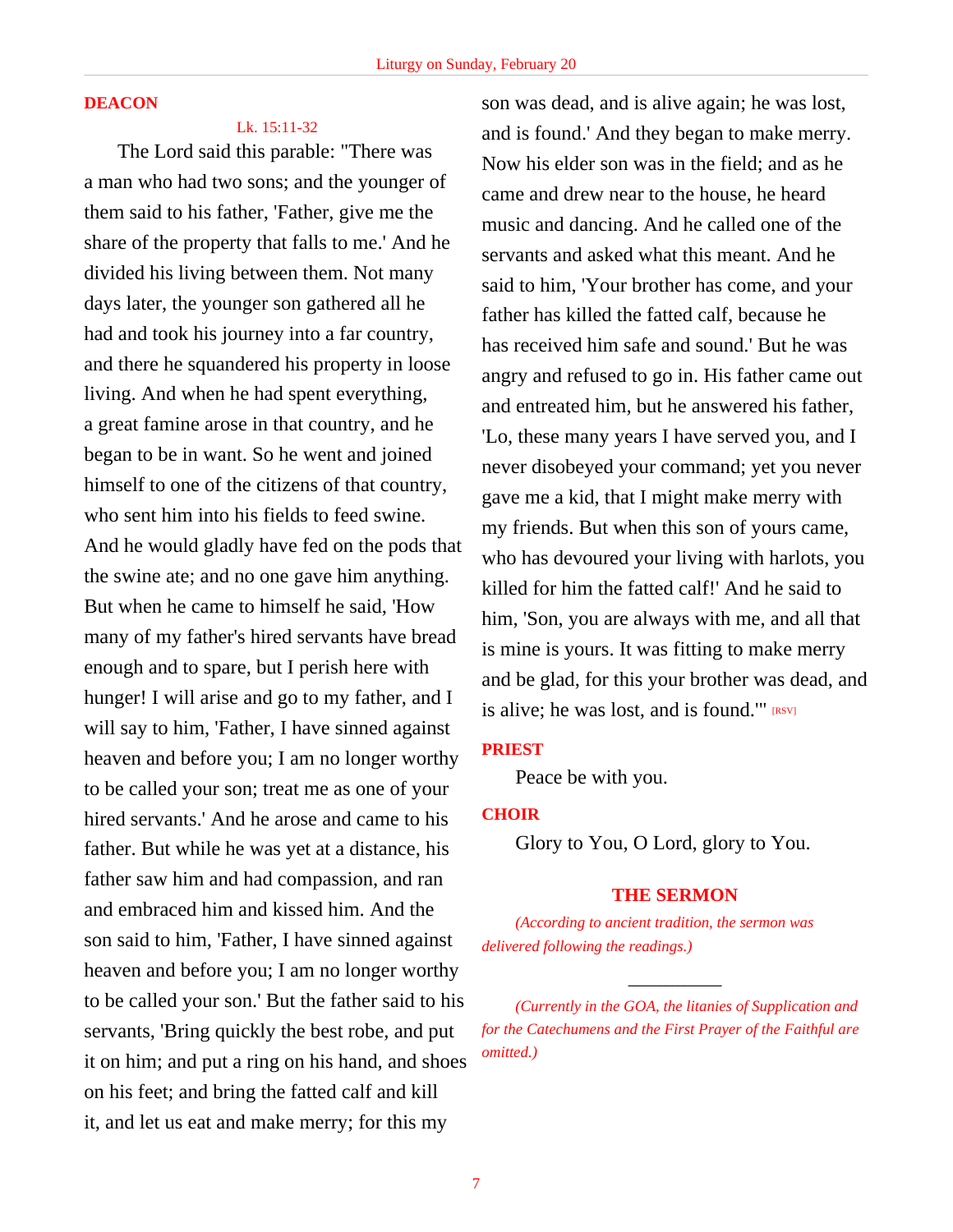# **PRIEST** *(in a low voice)*

#### THE SECOND PRAYER OF THE FAITHFUL

Again and countless times we fall down before You, and we implore You, O Good One, Who loves mankind: That You, having regarded our prayer, may cleanse our souls and bodies from every defilement of flesh and spirit, and grant to us to stand before Your holy Altar of sacrifice, free of guilt and condemnation. Grant also, O God, to those who pray with us, progress in life, faith, and spiritual understanding. Grant that they always worship You with awe and love, partake of Your Holy Mysteries without guilt or condemnation, and be deemed worthy of Your celestial Kingdom.

#### **PRIEST**

That, ever guarded by Your might, we may ascribe glory to You, to the Father and to the Son and to the Holy Spirit, now and forever and to the ages of ages.

*( Amen. )*

# **THE GREAT ENTRANCE**

#### **CHOIR**

#### **The Cherubic Hymn.**

Let us, who mystically represent the Cherubim and who sing the thrice-holy hymn to the life-creating Trinity, now lay aside every worldly care. So that we may receive the King of all. [GOA]

# **PRIEST** *(in a low voice)*

#### THE PRAYER OF THE CHERUBIC HYMN

No one bound by carnal desires and pleasures is worthy to approach, draw near, or minister to You, the King of Glory. For to serve You is great and awesome even for the heavenly powers. Yet, because of Your ineffable and immeasurable love for mankind, You impassibly and immutably became man. You, as the Master of all, became our high priest and delivered unto us the sacred service of this liturgical sacrifice without the shedding of blood. Indeed, Lord our God, You alone reign over the celestial and the terrestrial; borne aloft on the cherubic throne, Lord of the Seraphim and King of Israel, the only holy and resting

among the holy ones. I now beseech You, Who alone are good and inclined to hear: Look down upon me, Your sinful and unprofitable servant, and cleanse my soul and heart of a wicked conscience; and enable me, by the power of Your Holy Spirit, clothed with the grace of the priesthood, to stand before Your holy Table and celebrate the Mystery of Your holy and pure Body and Your precious Blood. I come before You with my head bowed, and I implore You: Turn not Your face away from me, nor reject me from among Your children, but make me, Your sinful and unworthy servant, worthy to offer these gifts to You. For You are the One Who both offers and is offered, the One Who is received and is distributed, O Christ our God, and to You we offer up glory, with Your Father, Who is without beginning, and Your all-holy and good and life-creating Spirit, now and forever and to the ages of ages. Amen.

Let us, who mystically represent the Cherubim and who sing the thrice-holy hymn to the life-creating Trinity, now lay aside every worldly care. \* So that we may receive the King of all. Who is invisibly escorted by the angelic hosts. Alleluia. Alleluia. Alleluia.

#### **DEACON**

May the Lord God remember all of you in His Kingdom always, now and forever and to the ages of ages.

#### **CHOIR**

Amen.

Who is invisibly escorted by the angelic hosts. Alleluia. Alleluia. Alleluia. <sup>[GOA]</sup>

# **THE LITANY OF COMPLETION**

#### **DEACON**

Let us complete our prayer to the Lord.

# **CHOIR**

*( Lord, have mercy. )*

For the precious Gifts here presented, let us pray to the Lord.

*( Lord, have mercy. )*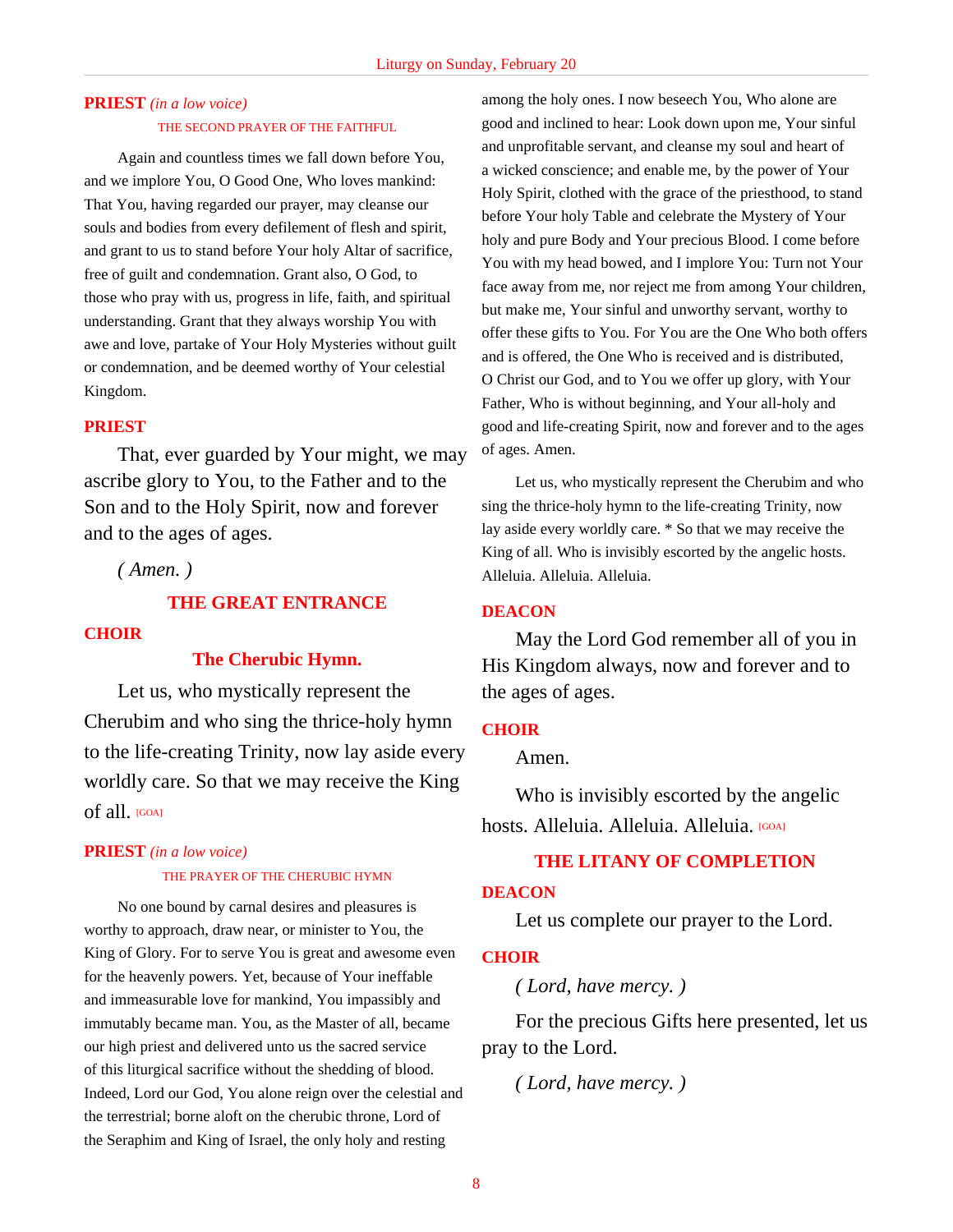For this holy house and for those who enter it with faith, reverence, and the fear of God, let us pray to the Lord.

*( Lord, have mercy. )*

For our deliverance from all affliction, wrath, danger, and distress, let us pray to the Lord.

*( Lord, have mercy. )*

Help us, save us, have mercy on us, and protect us, O God, by Your grace.

*( Lord, have mercy. )*

That the whole day may be perfect, holy, peaceful, and sinless, let us ask the Lord.

# **CHOIR**

*( Grant this, O Lord. )*

For an angel of peace, a faithful guide, a guardian of our souls and bodies, let us ask the Lord.

*( Grant this, O Lord. )*

For pardon and remission of our sins and transgressions, let us ask the Lord.

*( Grant this, O Lord. )*

For that which is good and beneficial for our souls, and for peace for the world, let us ask the Lord.

*( Grant this, O Lord. )*

That we may complete the remaining time of our life in peace and repentance, let us ask the Lord.

*( Grant this, O Lord. )*

And let us ask for a Christian end to our life, peaceful, without shame and suffering, and for a good defense before the awesome judgment seat of Christ.

# *( Grant this, O Lord. )*

Commemorating our most holy, pure, blessed, and glorious Lady, the Theotokos and ever-virgin Mary, with all the saints, let us commend ourselves and one another and our whole life to Christ our God.

*( To You, O Lord. )*

# **PRIEST** *(in a low voice)* THE OFFERTORY PRAYER

Lord God Almighty, You alone are holy. You accept the sacrifice of praise from those who call upon You with their whole heart, even so, accept from us sinners our supplication, and bring it to Your holy Altar of sacrifice. Enable us to offer You gifts and spiritual sacrifices for our own sins and the failings of Your people. Deem us worthy to find grace in Your sight, that our sacrifice may be well pleasing to You, and that the good Spirit of Your grace may rest upon us and upon these gifts presented and upon all Your people.

# **PRIEST**

Through the mercies of Your only begotten Son, with Whom You are blessed, together with Your all-holy, good, and life-creating Spirit, now and forever and to the ages of ages.

# **CHOIR**

Amen.

# **PRIEST**

Peace be with all.

# **CHOIR**

And with your spirit.

# **DEACON**

Let us love one another, that with oneness of mind we may confess:

# **CHOIR**

Father, Son, and Holy Spirit: Trinity, one in essence and undivided. [GOA]

*Or, for concelebrations:*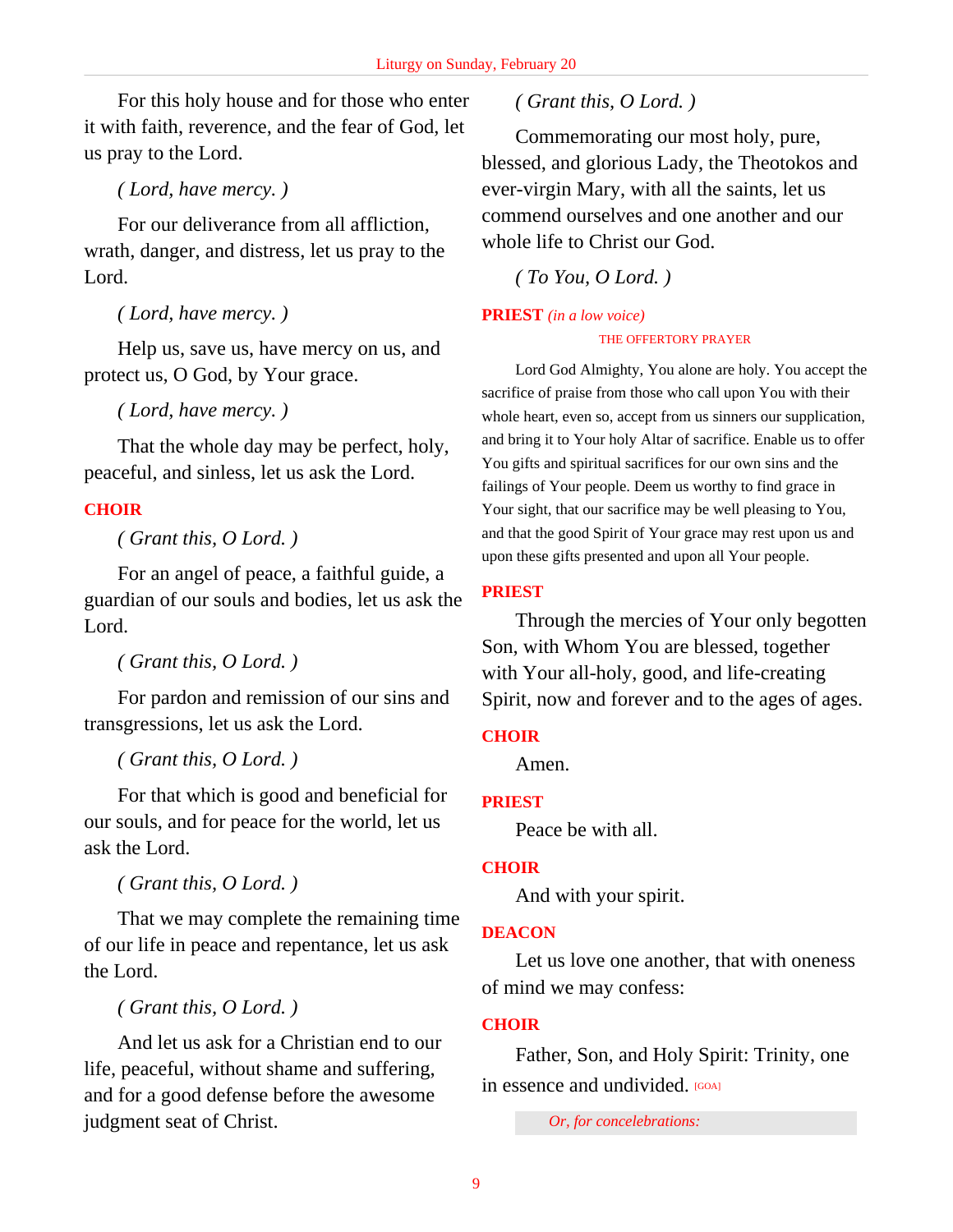I will love You, O Lord, my strength. The Lord is my foundation, my refuge, my deliverer. [SAAS]

#### **DEACON**

The doors! The doors! In wisdom, let us be attentive!

# **PEOPLE**

#### THE SYMBOL OF OUR FAITH

I believe in one God, Father Almighty, Creator of heaven and earth, and of all things visible and invisible. And in one Lord Jesus Christ, the only-begotten Son of God, begotten of the Father before all ages; Light of Light, true God of true God, begotten, not created, of one essence with the Father, through Whom all things were made. Who for us men and for our salvation came down from heaven and was incarnate of the Holy Spirit and the Virgin Mary and became man. He was crucified for us under Pontius Pilate, and suffered and was buried; And He rose on the third day, according to the Scriptures. He ascended into heaven and is seated at the right hand of the Father; And He will come again with glory to judge the living and the dead. His kingdom shall have no end. And in the Holy Spirit, the Lord, the Creator of life, Who proceeds from the Father, Who together with the Father and the Son is worshiped and glorified, Who spoke through the prophets. In one, holy, catholic, and apostolic Church. I confess one baptism for the forgiveness of sins. I look for the resurrection of the dead, and the life of the age to come. [GOA]

#### **CHOIR**

Amen.

# **THE HOLY ANAPHORA**

# **DEACON**

Let us stand aright! Let us stand in awe! Let us be attentive, that we may present the Holy Offering in peace.

### **CHOIR**

A mercy of peace, a sacrifice of praise.

# **PRIEST**

The grace of our Lord Jesus Christ, and the love of God and Father, and the communion of the Holy Spirit, be with you all.

#### **CHOIR**

And with your spirit.

#### **PRIEST**

Let us lift up our hearts.

#### **CHOIR**

We lift them up to the Lord.

#### **PRIEST**

Let us give thanks to the Lord.

#### **CHOIR**

It is proper and right.

#### **PRIEST** *(in a low voice)*

It is proper and right to hymn You, to bless You, to praise You, to give thanks to You, and to worship You in every place of Your dominion. For You, O God, are ineffable, inconceivable, invisible, incomprehensible, existing forever, forever the same, You and Your only begotten Son and Your Holy Spirit. You brought us out of nothing into being, and when we had fallen away, You raised us up again. You left nothing undone until you had led us up to heaven and granted us Your Kingdom, which is to come. For all these things, we thank You and Your only begotten Son and Your Holy Spirit: for all things we know and do not know, for blessings manifest and hidden that have been bestowed on us. We thank You also for this Liturgy, which You have deigned to receive from our hands, even though thousands of archangels and tens of thousands of angels stand around You,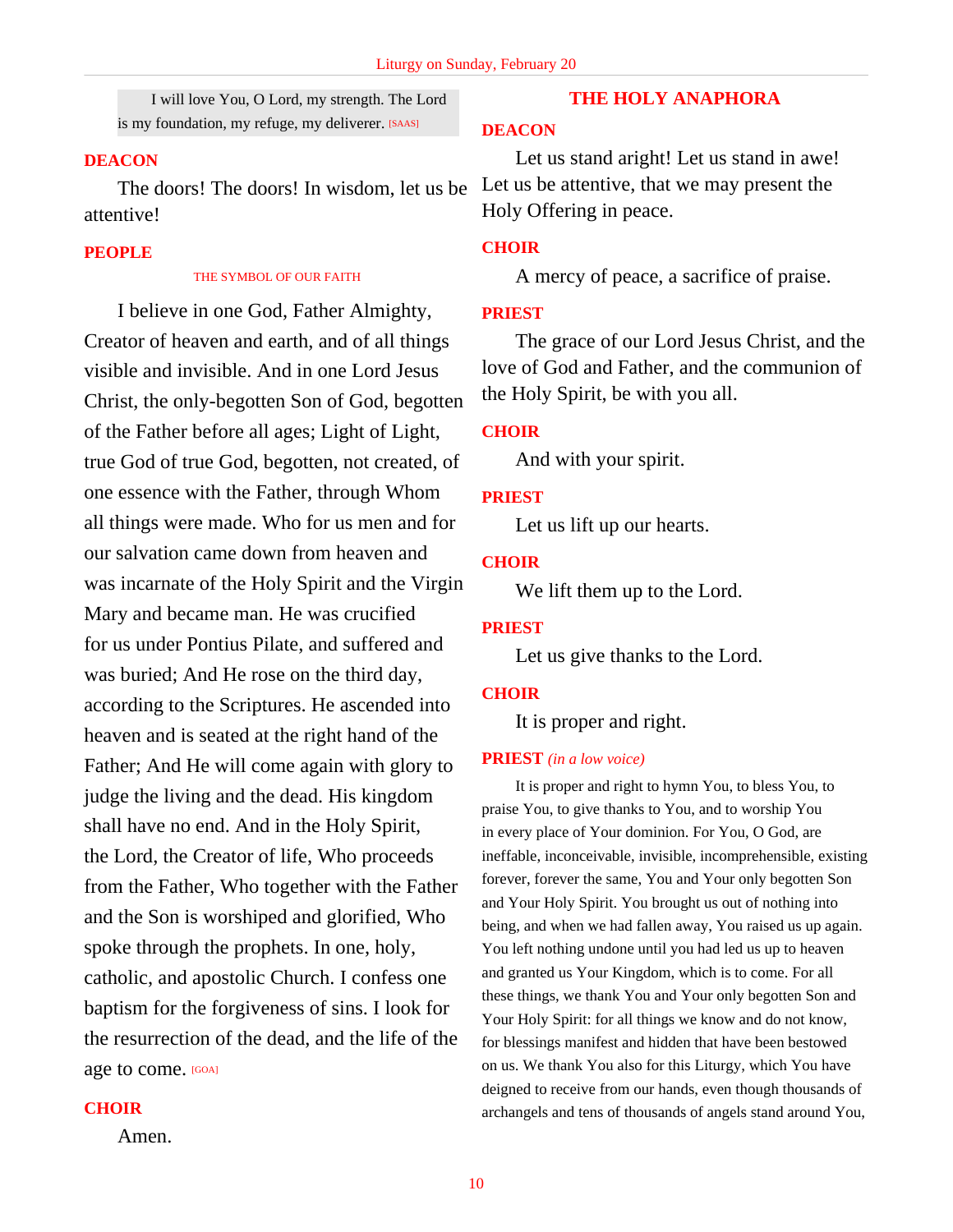the Cherubim and Seraphim, six-winged, many eyed, soaring **CHOIR** aloft upon their wings,

#### **PRIEST**

Singing the triumphal hymn, exclaiming, proclaiming, and saying…

### **CHOIR**

Holy, holy, holy, Lord Sabaoth, heaven and earth are filled with Your glory. Hosanna in the highest. Blessed is He Who comes in the name of the Lord. Hosanna in the highest. **[GOA]** 

#### **PRIEST** *(in a low voice)*

Together with these blessed powers, Master, Who loves mankind, we also exclaim and say: Holy are You and most holy, You and Your onlybegotten Son and Your Holy Spirit. Holy are You and most holy, and sublime is Your glory. You so loved Your world that You gave Your only begotten Son so that everyone who believes in Him should not perish, but have eternal life. When He had come and fulfilled for our sake the entire plan of salvation, on the night in which He was delivered up, or rather when He delivered Himself up for the life of the world, He took bread in His holy, pure, and blameless hands, and, giving thanks and blessing, He hallowed and broke it, and gave it to His holy disciples and apostles, saying:

### **PRIEST**

Take, eat, this is My Body, which is broken for you for the remission of sins.

#### **CHOIR**

Amen.

#### **PRIEST** *(in a low voice)*

Likewise, after partaking of the supper, He took the cup, saying,

#### **PRIEST**

Drink of this, all of you; this is My Blood of the new covenant, which is shed for you and for many for the remission of sins.

Amen.

#### **PRIEST** *(in a low voice)*

Remembering, therefore, this saving commandment and all that has been done for our sake: the Cross, the tomb, the Resurrection on the third day, the Ascension into heaven, the enthronement at the right hand, and the second and glorious coming again.

#### **PRIEST**

Your own of Your own we offer to You, in all and for all.

#### **CHOIR**

We praise You, we bless You, we give thanks to You, and we pray to You, Lord our God. [GOA]

#### **PRIEST** *(in a low voice)*

Once again we offer to You this spiritual worship without the shedding of blood, and we beseech and pray and entreat You: Send down Your Holy Spirit upon us and upon the gifts here presented,

And make this Bread the precious Body of Your Christ.

*( Amen. )*

And that which is in this Cup, the precious Blood of Your Christ.

*( Amen. )*

Changing them by Your Holy Spirit.

*( Amen. Amen. Amen. )*

So that they may be for those who partake of them for vigilance of soul, remission of sins, communion of Your Holy Spirit, fullness of the Kingdom of Heaven, boldness before You, not for judgment or condemnation. Again, we offer You this spiritual worship for those who have reposed in the faith: forefathers, fathers, patriarchs, prophets, apostles, preachers, evangelists, martyrs, confessors, ascetics, and for every righteous spirit made perfect in faith,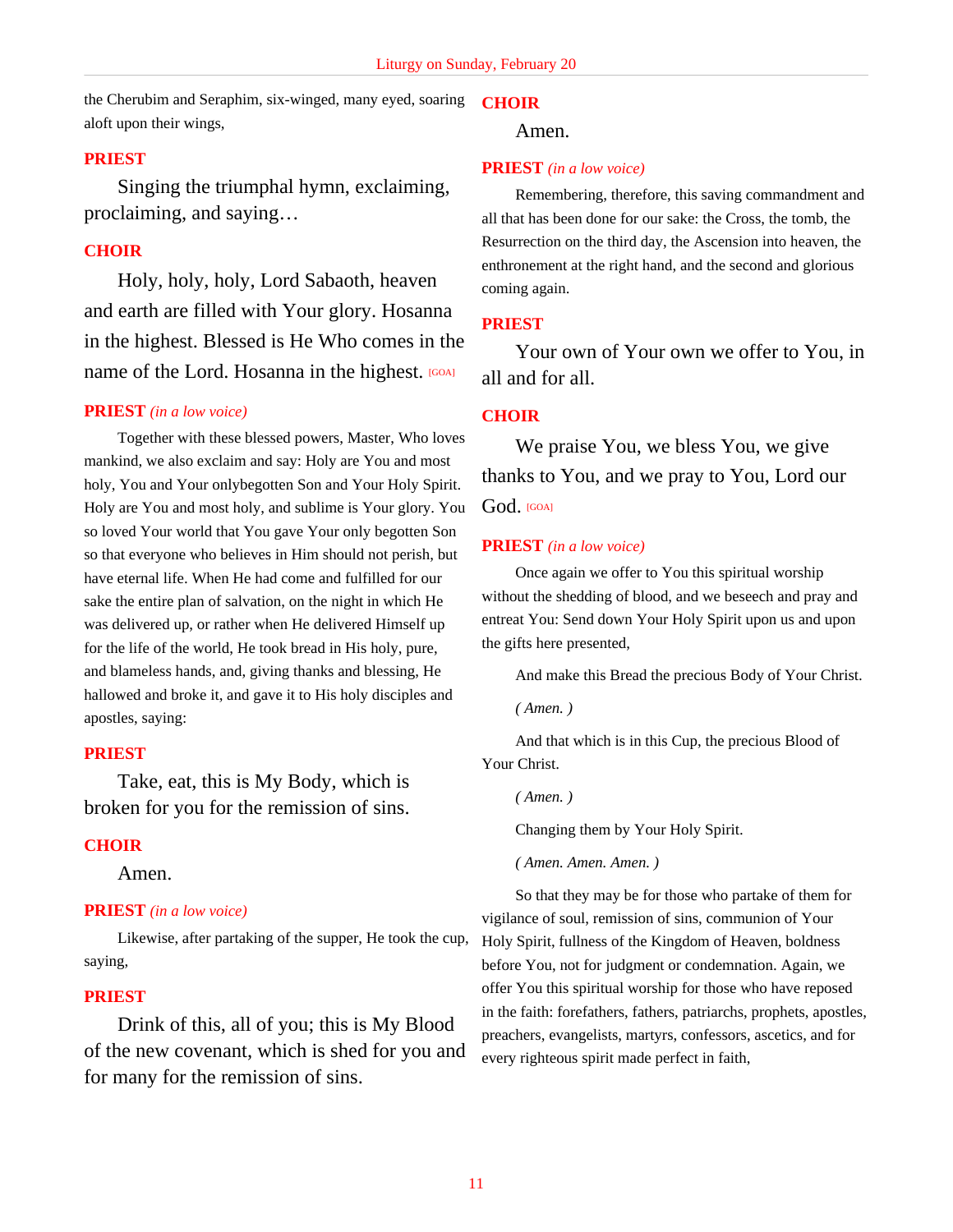# **PRIEST**

Especially for our most holy, pure, blessed, and glorious Lady, the Theotokos and evervirgin Mary.

#### **CHOIR**

# **Hymn to the Theotokos.**

It is truly right to bless you, Theotokos, ever blessed, most pure, and Mother of our God. More honorable than the Cherubim, and beyond compare more glorious than the Seraphim, without corruption you gave birth to God the Logos. We magnify you, the true Theotokos. [GOA]

#### **PRIEST** *(in a low voice)*

For Saint John the prophet, forerunner, and Baptist; for the holy, glorious, and most praiseworthy apostles; for Saint(s) (Name), whose memory we celebrate; and for all Your saints, through whose supplications, visit us, O God. And remember all who have fallen asleep in the hope of the resurrection to life eternal (here the Priest commemorates by name those departed whom he wishes). Grant them rest, O our God, where the light of Your countenance keeps watch. Again we beseech You, Lord, remember all Orthodox bishops who rightly teach the word of Your truth, the presbyterate, the diaconate in Christ, and every priestly and monastic order. Again we offer You this spiritual worship for the whole world, for the holy, catholic, and apostolic Church, and for those living pure and reverent lives. For civil authorities and our armed forces, grant that they may govern in peace, Lord, so that in their tranquility we, too, may live calm and serene lives, in all piety and virtue.

# **PRIEST**

Among the first remember, Lord, our Archbishop (name): grant him to Your holy churches in peace, safety, honor, and health, unto length of days, rightly teaching the word of Your truth.

#### **CHOIR**

Lord, have mercy.

# **DEACON**

And remember those whom each one of us has in mind, and all the people.

#### **CHOIR**

*(Currently in the GOA, the response is:)*

Lord, have mercy.

#### **PRIEST** *(in a low voice)*

Remember, Lord, this city in which we live, and every city and land, and the faithful who live in them. Remember, Lord, those who travel by land, sea, and air; the sick; the suffering; the captives; and their salvation. Remember those who bear fruit and do good works in Your holy churches and those who are mindful of the poor, and upon us all send forth Your mercies.

#### **PRIEST**

And grant that with one voice and one heart we may glorify and praise Your most honorable and majestic name, of the Father and of the Son and of the Holy Spirit, now and forever and to the ages of ages.

#### **CHOIR**

Amen.

#### **PRIEST**

And the mercies of our great God and Savior, Jesus Christ, be with you all.

# **CHOIR**

And with your spirit.

#### **DEACON**

Having commemorated all the saints, again and again, in peace, let us pray to the Lord.

#### **CHOIR**

*( Lord, have mercy. )*

For the precious Gifts here presented and consecrated, let us pray to the Lord.

*( Lord, have mercy. )*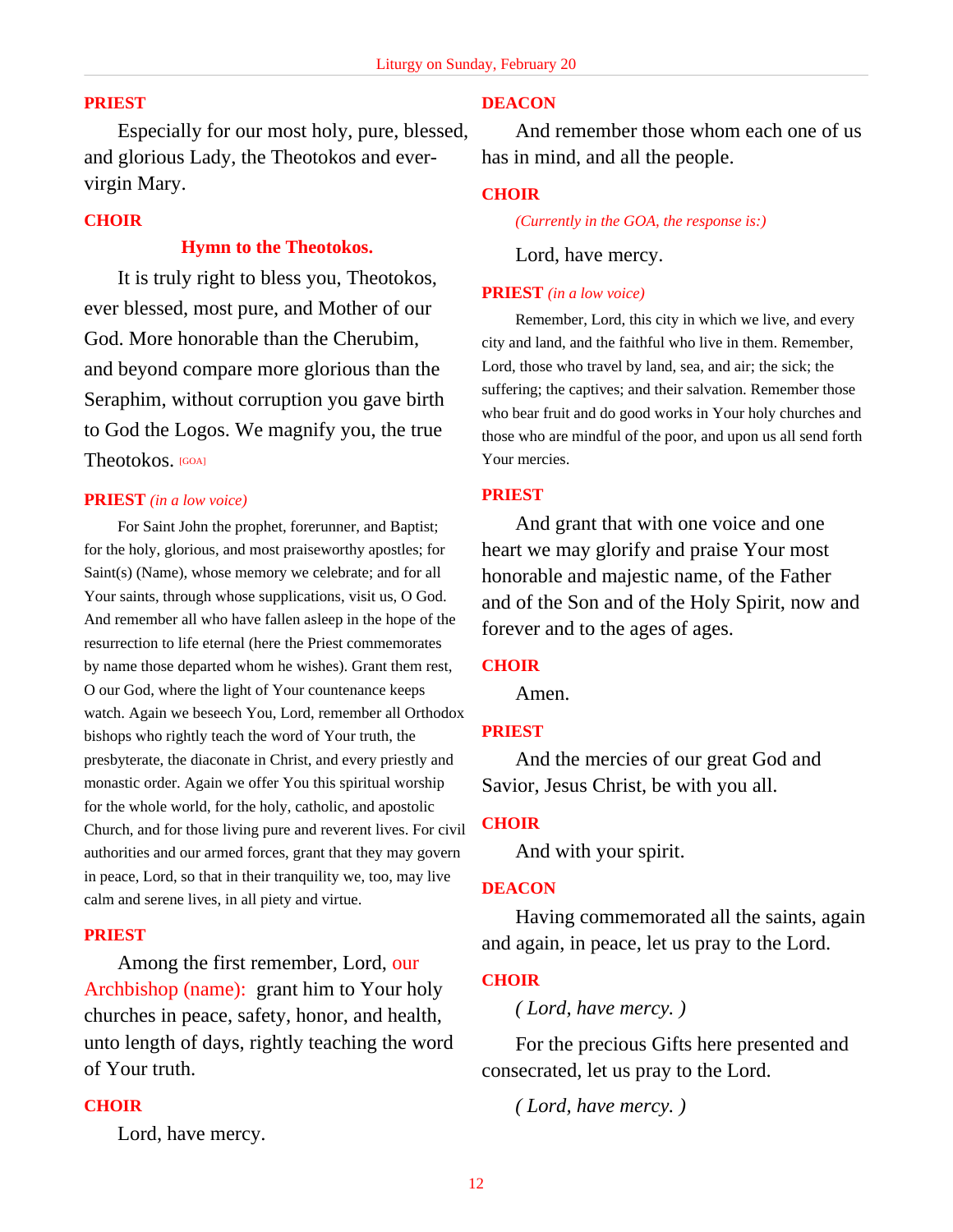That our God Who loves mankind, having accepted them at His holy and celestial and mystical altar as an offering of spiritual fragrance, may in return send down upon us the whole life to Christ our God. divine grace and the gift of the Holy Spirit, let us pray.

*( Lord, have mercy. )*

*(These petitions were not originally included. They were most probably added owing to the influence of the Liturgy of the Presanctified Gifts.)*

For our deliverance from all affliction, wrath, danger, and distress, let us pray to the Lord.

*( Lord, have mercy. )*

Help us, save us, have mercy on us, and protect us, O God, by Your grace.

*( Lord, have mercy. )*

That the whole day may be perfect, holy, peaceful, and sinless, let us ask the Lord.

*( Grant this, O Lord. )*

For an angel of peace, a faithful guide, a guardian of our souls and bodies, let us ask the Lord.

*( Grant this, O Lord. )*

For pardon and remission of our sins and transgressions, let us ask the Lord.

*( Grant this, O Lord. )*

For that which is good and beneficial for our souls, and for peace for the world, let us ask the Lord.

*( Grant this, O Lord. )*

That we may complete the remaining time of our life in peace and repentance, let us ask the Lord.

*( Grant this, O Lord. )*

And let us ask for a Christian end to our life, peaceful, without shame and suffering, and for a good defense before the awesome judgment seat of Christ.

*( Grant this, O Lord. )*

Having asked for the unity of the faith and for the communion of the Holy Spirit, let us commend ourselves and one another and our

*( To You, O Lord. )*

# **PRIEST** *(in a low voice)*

We entrust to You, loving Master, our whole life and hope, and we beseech, pray, and implore You: Grant us to partake of Your heavenly and awesome Mysteries from this sacred and spiritual table with a clear conscience for the remission of sins, the forgiveness of transgressions, the communion of the Holy Spirit, the inheritance of the Kingdom of Heaven, and boldness before You, not unto judgment or condemnation.

**PRIEST**

And grant us, Master, with boldness and without condemnation, to dare call You, the heavenly God, Father, and to say:

# **PEOPLE**

# **THE LORD'S PRAYER**

Our Father, who art in heaven, hallowed be Thy name. Thy kingdom come, Thy will be done, on earth as it is in heaven. Give us this day our daily bread; and forgive us our trespasses, as we forgive those who trespass against us. And lead us not into temptation, but deliver us from evil. [GOA]

# **PRIEST**

For Thine is the Kingdom and the power and the glory, of the Father and of the Son and of the Holy Spirit, now and forever and to the ages of ages.

*( Amen. )*

# **PRIEST**

Peace be with all.

*( And with your spirit. )*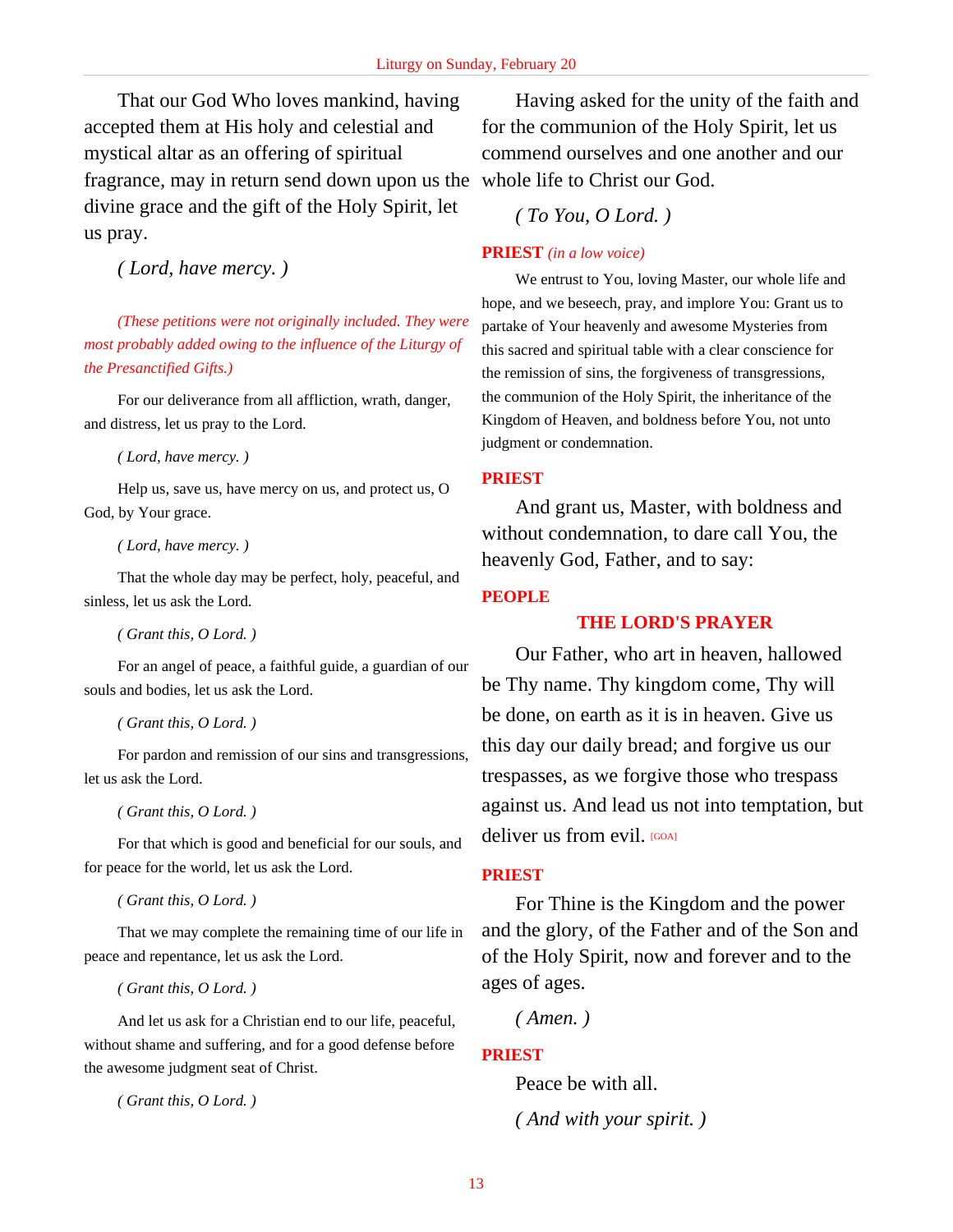# **DEACON**

Let us bow our heads to the Lord.

*( To You, O Lord. )*

#### **PRIEST** *(in a low voice)*

We give thanks to You, invisible King, Who by Your boundless power fashioned the universe, and in the multitude of Your mercy brought all things from nothing into being. Look down from heaven, O Master, upon those who have bowed their heads before You, for they have not bowed before flesh and blood, but before You, the awesome God. Therefore, O Master, make smooth and beneficial for us all, whatever lies ahead, according to the need of each: Sail with those who sail, travel with those who travel, heal the sick, Physician of our souls and bodies.

#### **PRIEST**

Through the grace, compassion, and love for mankind of Your only begotten Son, with whom You are blessed, together with Your allholy, good, and life-creating Spirit, now and forever and to the ages of ages.

# *( Amen. )*

#### **THE HOLY COMMUNION**

### **PRIEST** *(in a low voice)*

Hearken, O Lord Jesus Christ our God, from Your holy dwelling place and from the throne of glory of Your Kingdom, and come to sanctify us, You Who are enthroned with the Father on high and are present among us invisibly here. And with Your mighty hand, grant Communion of Your most pure Body and precious Blood to us, and through us to all the people.

#### **DEACON**

Let us be attentive.

# **PRIEST**

The Holy Gifts for the holy people of God.

### **CHOIR**

One is Holy, one is Lord, Jesus Christ, to the glory of God the Father. Amen. [GOA]

# **PEOPLE**

PRAYERS OF HOLY COMMUNION

*The selection and text of the following prayers may be different from what is used in your parish.*

I believe and confess, Lord, that You are truly the Christ, the Son of the living God, Who came into the world to save sinners, of whom I am the first. I also believe that this is truly Your pure Body and that this is truly Your precious Blood. Therefore, I pray to You, have mercy upon me, and forgive my transgressions, voluntary and involuntary, in word and deed, in knowledge or in ignorance. And make me worthy, without condemnation, to partake of Your pure Mysteries for the remission of sins and for eternal life. Amen.

Behold, I approach for Divine Communion. \* O Maker, burn me not as I partake, \* for You are fire consuming the unworthy. \* But cleanse me from every stain.

O Son of God, receive me today as a partaker of Your mystical supper. For I will not speak of the mystery to Your enemies, nor will I give You a kiss, as did Judas. But like the thief, I confess to You: Remember me, Lord, in Your Kingdom.

Tremble, O man, as you behold the divine Blood. It is a burning coal that sears the unworthy. The Body of God both deifies and nourishes me: It deifies the spirit and wondrously nourishes the mind.

You have smitten me with yearning, O Christ, and by Your divine eros You have changed me. But burn up with spiritual fire my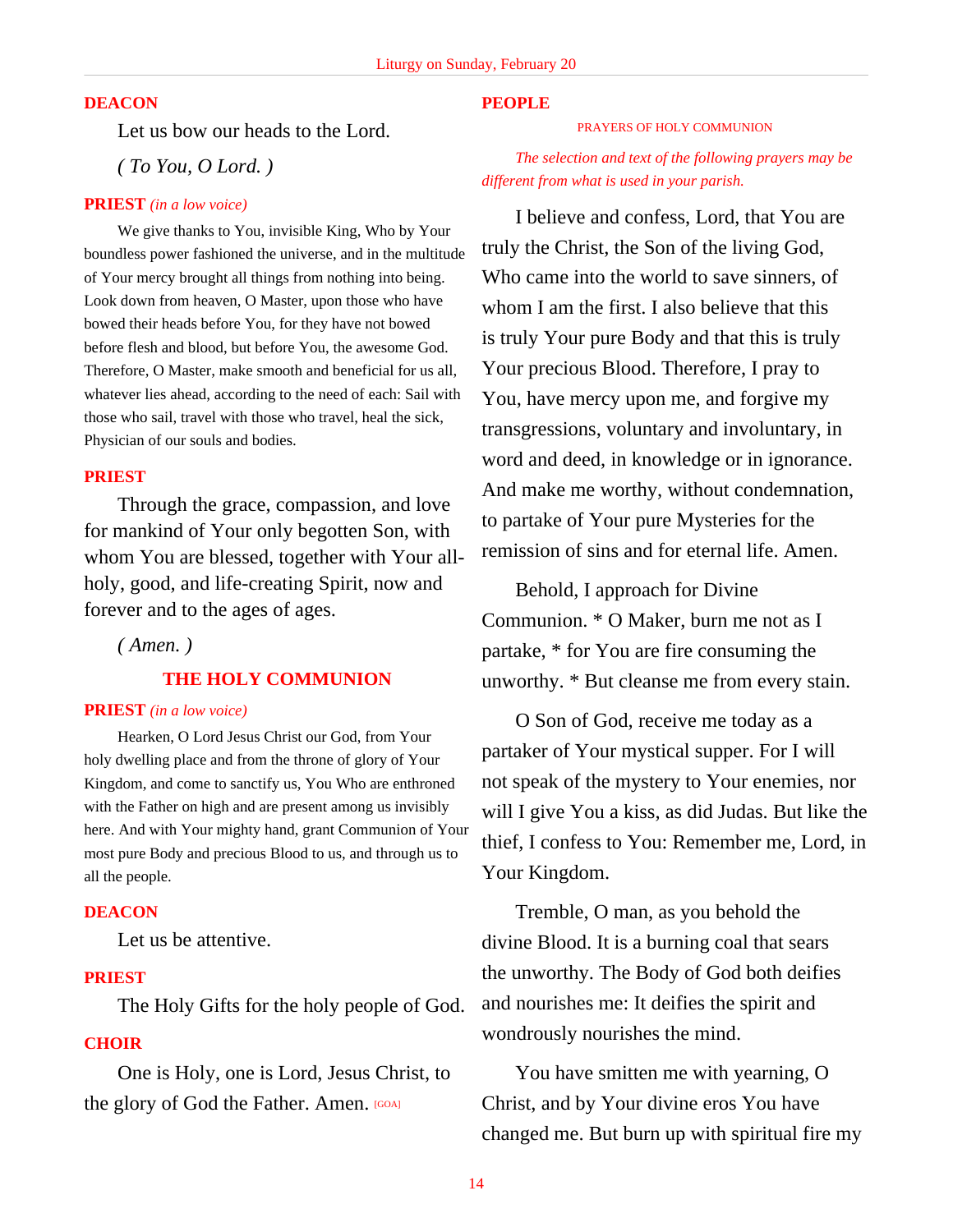sins, and grant me to be filled with delight in You, so that, leaping for joy, I may magnify, O Good One, Your two comings.

How shall I, who am unworthy, enter into the splendor of Your saints? If I should dare to enter into the bridal chamber, my vesture will condemn me, since it is not a wedding garment; and being bound up, I shall be cast out by the angels. Cleanse, O Lord, the filth of my soul, and save me, as You are the one Who loves mankind.

Master Who loves mankind, Lord Jesus Christ, my God, let not these Holy Gifts be to my judgment because I am unworthy, but rather for the purification and sanctification of both soul and body and the pledge of the life and Kingdom to come. It is good for me to cleave unto God and to place in Him the hope of my salvation.

O Son of God, receive me today as a partaker of Your mystical supper. For I will not speak of the mystery to Your enemies, nor will I give You a kiss, as did Judas. But like the thief, I confess to You: Remember me, Lord, in Your Kingdom.

# **CHOIR**

# **Communion Hymn. Psalm 148.**

Praise the Lord from the heavens. Alleluia. [SAAS]

# **DEACON**

With the fear of God, faith, and love, draw near.

*And the people receive Holy Communion. The Priest receives the holy Chalice from the hands of the Deacon and begins communing the people, saying to each one:*

The servant of God (Name) partakes of the Body and Blood of Christ for the remission of sins and life eternal.

# **CHOIR**

# Hymns During Holy Communion

### **PRIEST**

Save, O God, Your people, and bless Your inheritance.

# **CHOIR**

# **Hymn after Holy Communion. Mode 2.**

We have seen the true light; we have received the heavenly Spirit; we have found the true faith, worshiping the undivided Trinity, for the Trinity has saved us. [GOA]

#### **DEACON**

Exalt, Master.

# **PRIEST**

Be exalted, O God, above the heavens, and let Your glory be over all the earth.

Blessed is our God.

# **PRIEST**

Always, now and forever and to the ages of ages.

*( Amen. )*

# **DEACON**

Arise! Having partaken of the divine, holy, pure, immortal, heavenly, life-creating, and awesome Mysteries of Christ, let us worthily give thanks to the Lord.

# *( Lord, have mercy. )*

Help us, save us, have mercy on us, and protect us, O God, by Your grace.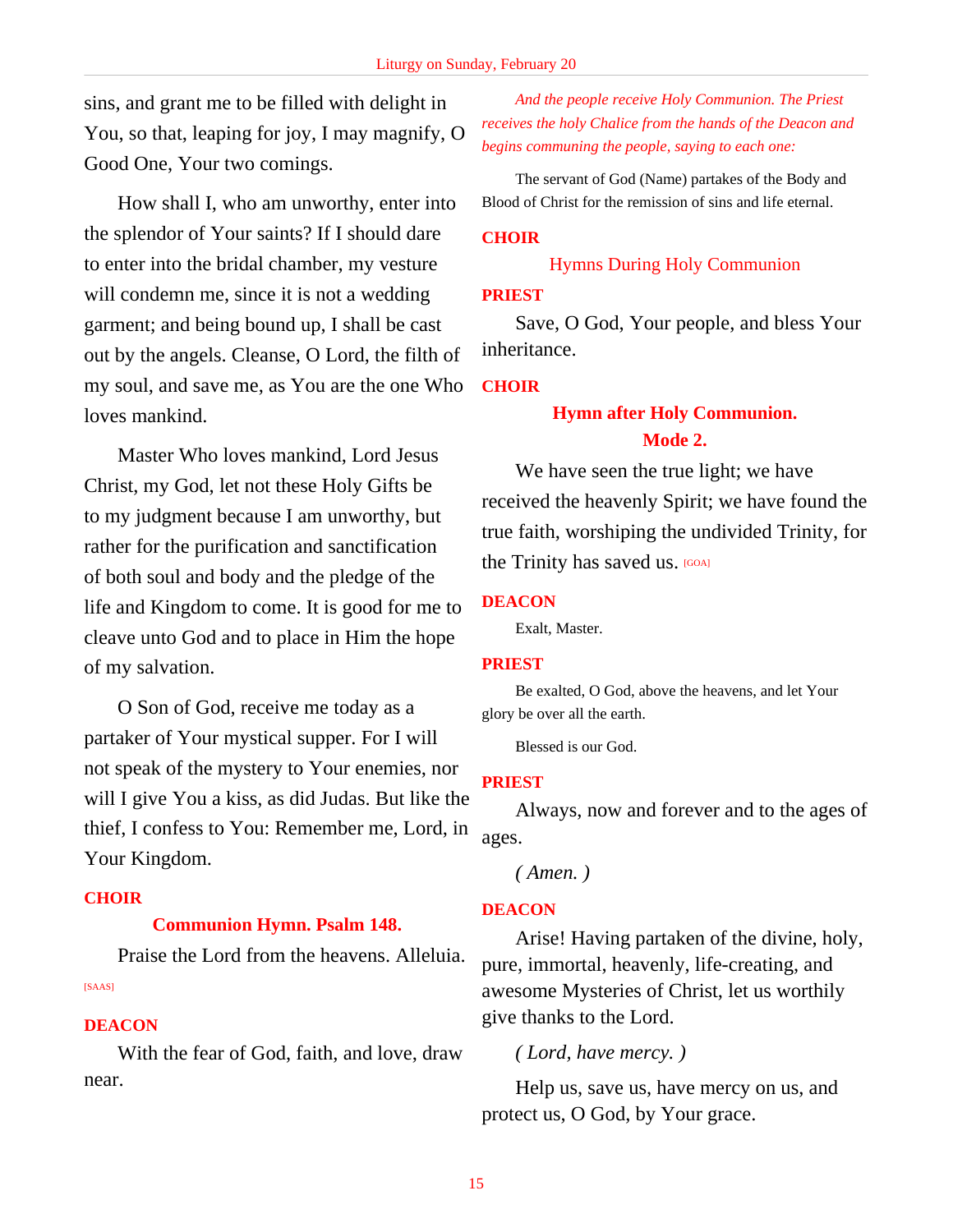# *( Lord, have mercy. )*

Having prayed for a perfect, holy, peaceful, and sinless day, let us commend ourselves and one another and our whole life to Christ our God.

*( To You, O Lord. )*

# **PRIEST** *(in a low voice)*

#### THE THANKSGIVING PRAYER

We give thanks to You, Master Who loves mankind, benefactor of our souls, that even on this very day You have made us worthy of Your heavenly and immortal Mysteries. Make straight our path, fortify us in Your fear, guard our life, make secure our steps, through the prayers and supplications of the glorious Theotokos and ever virgin Mary and of all Your saints.

# **PRIEST**

For You are our sanctification, and to You we give glory, to the Father and to the Son and to the Holy Spirit, now and forever and to the ages of ages.

*( Amen. )*

# **PRIEST**

Let us go forth in peace.

# **DEACON**

Let us pray to the Lord.

*( Lord, have mercy. )*

# **PRIEST**

#### THE PRAYER BEHIND THE AMBON

O Lord, Who blesses those who bless You and sanctifies those who put their trust in You, save Your people and bless Your inheritance. Protect the whole body of Your Church. Sanctify those who love the beauty of Your house. Glorify them in return by Your divine power, and forsake us not who have set our hope in You. Grant peace to Your world, to Your churches, to the clergy, to our civic

leaders, to the armed forces, and to all Your people. For every good and perfect gift is from above, coming down from You, the Father of lights. To You we give glory, thanksgiving, and worship, to the Father and to the Son and to the Holy Spirit, now and forever and to the ages of ages.

*( Amen. )*

# **CHOIR**

Blessed be the name of the Lord, from this time forth and to the ages.  $(3)$  [GOA]

# **PRIEST** *(in a low voice)*

Christ our God, You are the fulfillment of the Law and the Prophets. You have fulfilled the Father's entire plan of salvation. Fill our hearts with joy and gladness always, now and forever and to the ages of ages. Amen.

# **DEACON**

Let us pray to the Lord.

*( Lord, have mercy. )*

# **PRIEST**

May the blessing and the mercy of the Lord come upon you by His divine grace and love for mankind, always, now and forever and to the ages of ages.

*( Amen. )*

Glory to You, our God. Glory to You.

# **PRIEST**

Glory to You, O Christ our God. Glory to You.

May He Who rose from the dead, Christ our true God, through the intercessions of His all-pure and all-immaculate holy Mother, the power of the precious and life-giving Cross, the protection of the honorable, bodiless powers of heaven, the supplications of the honorable, glorious prophet and forerunner John the